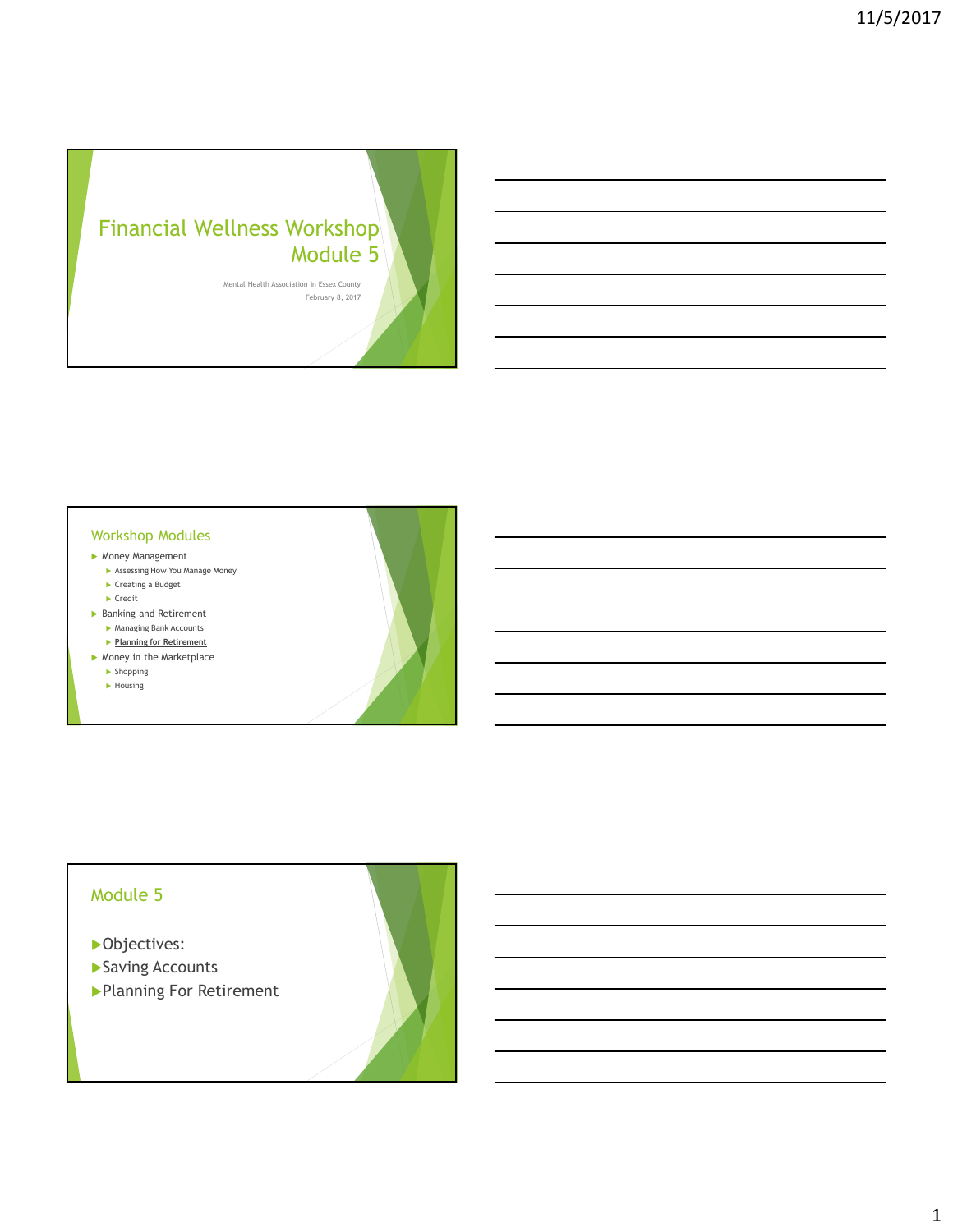### Deciding How To Save

- Basic Savings or Passbook Account
- ▶ Certificate of Deposit (CD)
- **Money Market Accounts**

#### Opening A Savings Account

- $\blacktriangleright$  To open a savings account:
- $\blacktriangleright$  Visit the financial institution of your choice, and speak to a customer service agent about opening a savings account.
- $\blacktriangleright$  Bring:
	- Two forms of identification, including one with a picture
	- Your Social Security Number
	- $\blacktriangleright$  Money for your first deposit, which can be cash or a check

#### Opening A Savings Account Cont…

► Be prepared to fill out information on a signature card that will remain on file at the bank. The bank uses the card to verify the signature on checks that bear your name. Signature cards typically include:

- Your name
- $\blacktriangleright$  Your current address and length of time at the address
- Your previous address and length of time at that address
- $\blacktriangleright$  The type of account, such as single or joint
- ▶ Your signature
- 
- Once your account is approved, you can make your first deposit. Save money regularly so you will be better prepared to deal with an emergency and achieve your financial goals.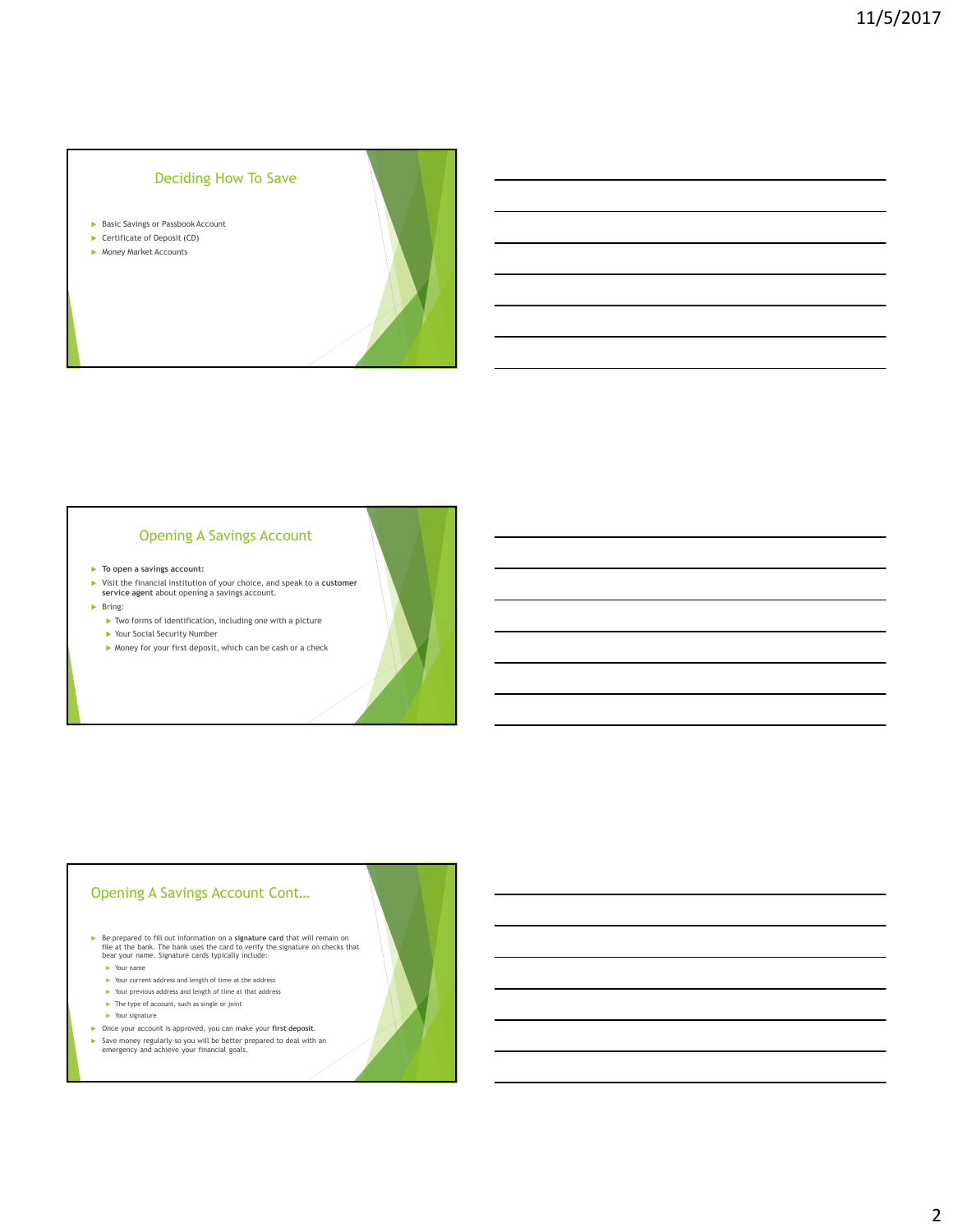#### Deposit and Withdrawal Slips

- You may recall from the checking account lesson that deposit and withdrawal slips are written orders to your bank. Use these slips to put money in or take money out of your savings account.
- $\blacktriangleright$  To fill out a savings deposit slip:
- Write your name and account number on the deposit slip.
- ► List the amount of money you want to deposit. Cash and checks are usually listed separately, then totaled.
- ▶ Take the slip to a teller at your bank, or withdraw money using an ATM.

#### Keep Track Of Your Savings Account

- 1. As you withdraw or make deposits, keep track of the amount of money<br>remaining in your savings account. Your bank or financial institution will send<br>you a monthly statement or list of the various withdrawals and deposits
- 2. To help you keep a current record of your savings account, some banks issue a passbook.
- 3. When your bank statement arrives, compare it with your passbook or bank statement. Determine the amount of money you deposited, the amount you and the dimension with and the money of access and track your savings acc
- 4. To earn the maximum interest on your savings, limit the amount of withdrawals you make from your savings account.

#### Planning For Retirement

- By the end of this lesson, you should be able to:
- **Discuss retirement planning**
- Discuss Social Security and how to obtain a Social Security card
- $\blacktriangleright$  Set retirement goals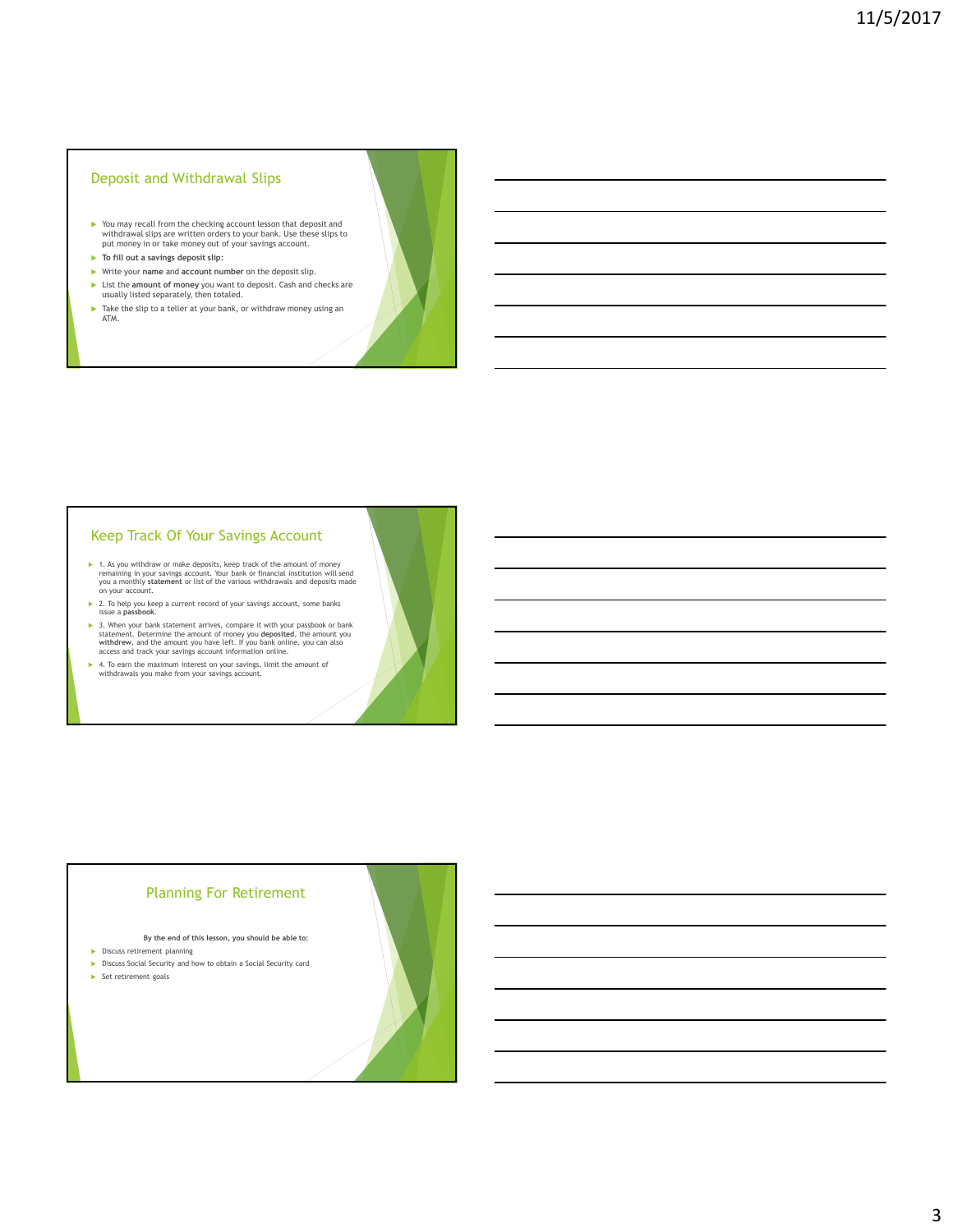### Assess Your Retirement Goals

- 1. When do you want to retire?
- 2. What do you want to do after you retire?
- 3. Where do you want to live?
- 4. How much money do you want to have available to you?

#### Seven Retirements Planning Tips

- 1. Estimate your future expenses. Think about any expenses that may be reduced or added. For example, you may pay off your mortgage but gain more medical expenses or add expenses for travel.
- 2. Decide where your retirement income will come from: savings, investments, Social Security, a company pension plan, or rental income.
- 3. Estimate your yearly retirement income. Your lifestyle will determine<br>how much you will need. As a rule, you will need 60 percent to 80<br>percent of your gross household income today to maintain the same<br>lifestyle after y

4. Don't forget about inflation. Inflation is the steady increase in the prices of<br>goods and services. It can diminish your buying power, savings, and investment<br>earnings. For example, if the interest on your investments i

5. Become a knowledgeable investor. Don't invest in anything you don't understand. There are many resources that can help, including books, the Internet, and a financial advisor.

**6. Create** an investment plan. If you are young and not afraid of risk, you might<br>consider riskier investment strategies. As you get closer to retirement age, you<br>might consider less risky investment options.

7. Regularly review your investment portfolio to make sure you can meet your goals.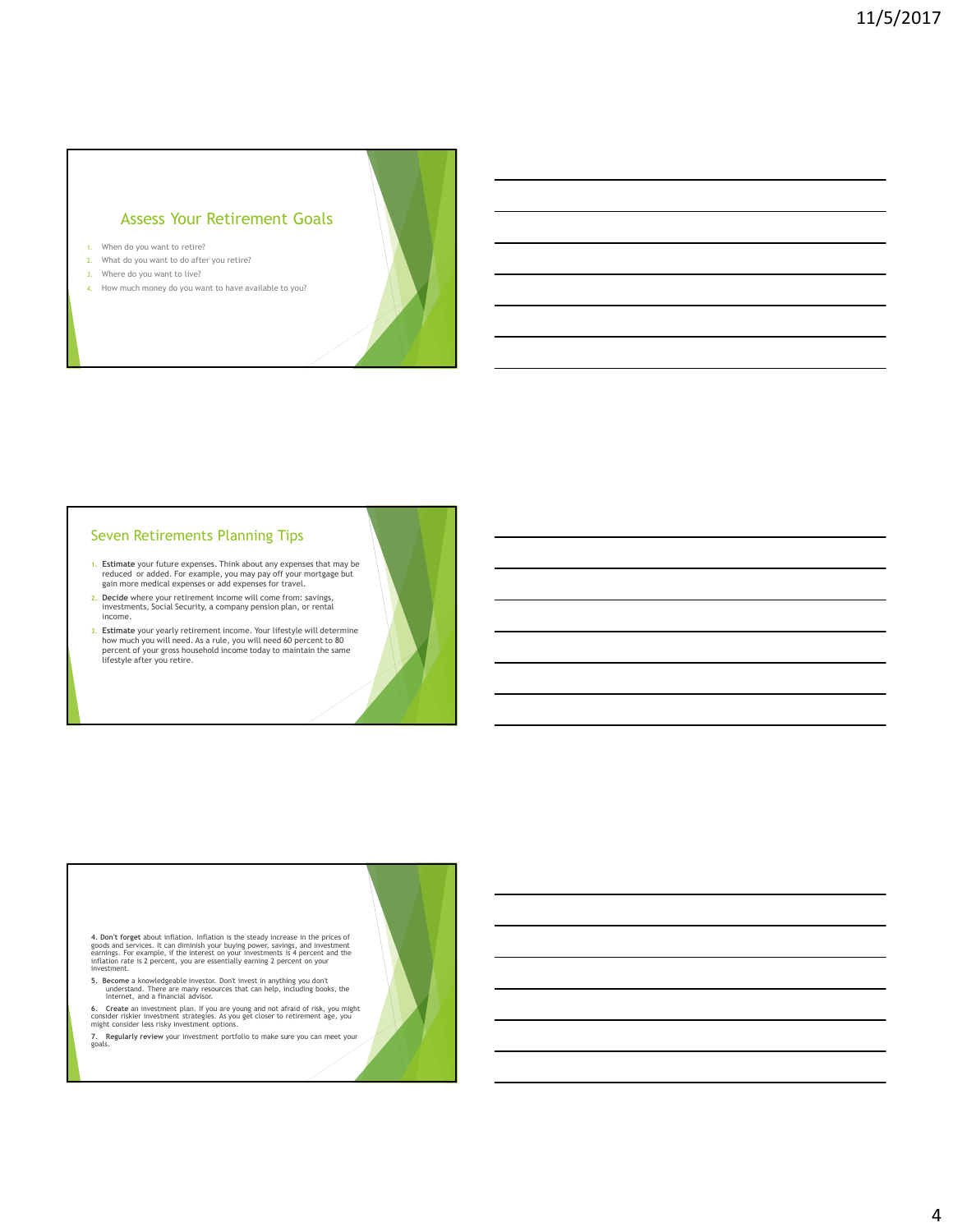#### What Is Social Security?

- Social Security benefits are based on the earnings recorded under your nine-<br>digit Social Security number. When you work, your employer withholds Social<br>Security and Medicare taxes from your paycheck. Your employer matches
- As you work and pay taxes, you earn credits that help make you eligible for future Social Security benefits. How many credits you earn per year depends on how much money you make; in 2014, you receive a credit for each 51 credits.

- Social Security benefits can provide financial support for you and your family when you retire or if you become disabled. Such benefits
- can also be provided to your family if you die.<br>• When it comes to planning for retirement, remember that Social<br>Security should be only part of your retirement plan. The amount of money that retirees get from Social Security does not always rise with inflation, so it can be hard to live comfortably on Social Security. It is therefore important to try to save other money for your retirement as well. • To help you plan for retirement, each year the Social Security
- Administration sends you a personal **Social Security Statement**. You<br>can also view your statement at any time by creating an account on<br>the Social Security Administration's website. Your Social Security statement contains an estimate of the monthly benefit amounts you and your family may qualify for now and in the future.

#### Social Security Card

Remember, the number on your Social Security card is used to determine your benefits.<br>The Social Security Administration issues this number on a Social Security card.

- $\blacktriangleright$  The card many people have shows their name and Social Security Number and lets them work without restriction. It is issued to:
	- U.S. citizens

•

People lawfully admitted to the U.S. with permanent Immigration and Naturalization Service (INS) work authorization